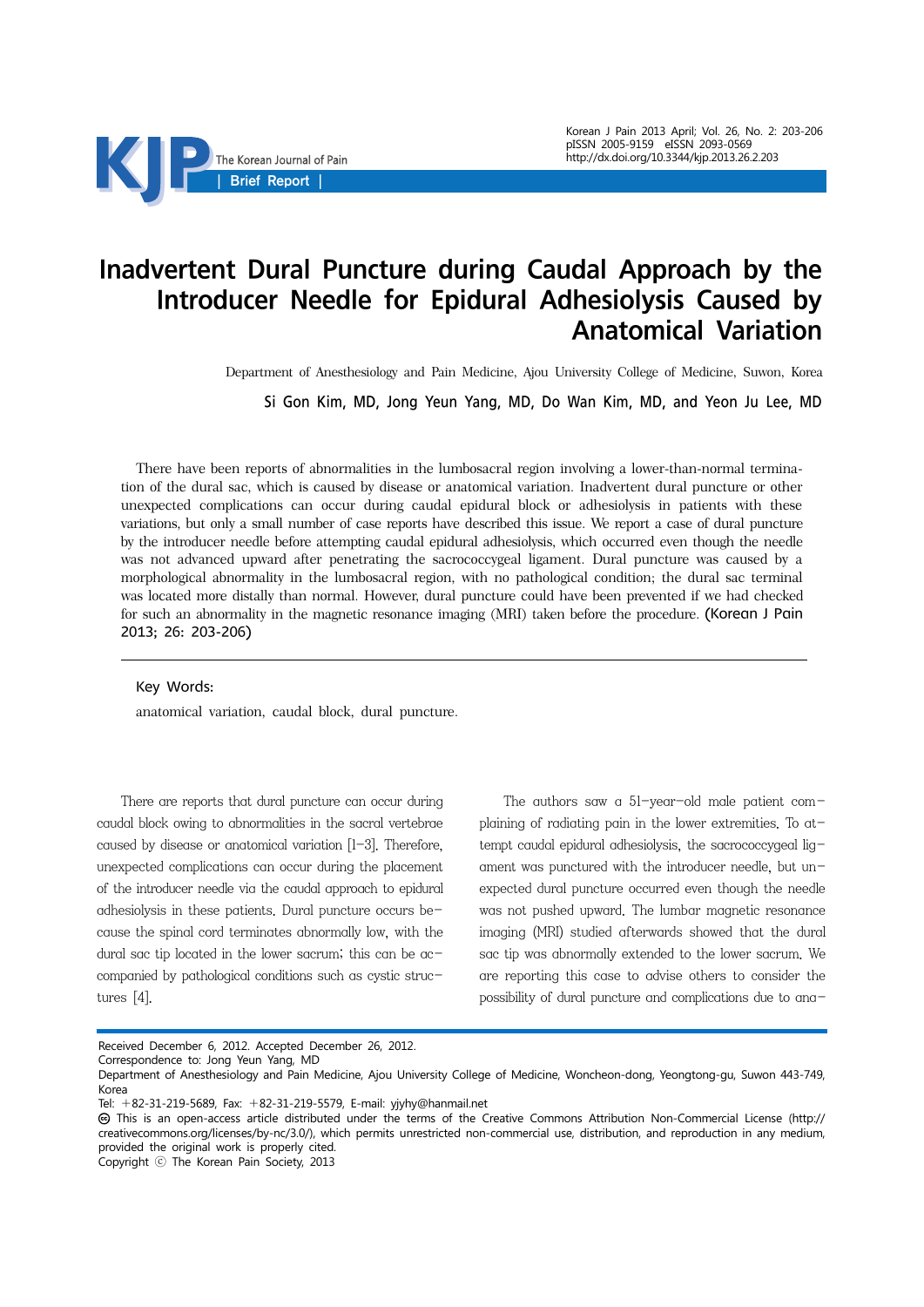tomical variation when using the caudal approach.

#### CASE REPORT

A 51-year-old male patient came to the hospital complaining of bilateral buttock pain that had begun 5 years earlier and bilateral radiating pain in the lower extremities. The patient history showed that he had been in manual labor for 10 years, and he had undergone a L4-5 discectomy in another hospital for the above symptoms 2 years previously. The pain had not been relieved, however, and he had been receiving drug and physical therapy, but the pain had recently worsened. The pain was exacerbated when the patient remained in one position or walked for a long time, whereas the pain was relieved when he kept still. The pain was characterized as a continual tingling pain, with a degree of 7/10 on the visual analogue scale (VAS).

The physical examination showed no mobility or sensory disorder, and the deep tendon reflex was also normal. There were no abnormalities other than a reduction to approximately 60 degrees on both sides in the straight leg raise test. Basic pre-operative testing results were normal, and only mild degenerative spondylosis was observed in the lumbar x-ray. The lumbar MRI revealed disc extrusion from the L4-5 center to the left intervertebral foramen and small disc protrusion in the L5-S1 right center, but the patient's symptoms were limited to the bilateral L5

dermatome. Recurred lumbar disc herniation and failed back surgery syndrome were suspected.

L5-selective transforaminal epidural block was performed twice in the clinic, but the improvement in symptoms did not continue for more than 5 days. Therefore, caudal epidural adhesiolysis was scheduled, and the patient was hospitalized. Before the operation, the patient was placed in the prone position, and the sacral hiatus area was disinfected with 10% povidone-iodine solution and chlorhexidine. The operating area was covered with a surgical drape. The sacral hiatus was identified with C-arm, and infiltration anesthesia was performed with 4 ml of 1% lidocaine. Then, as the 17-G introducer needle punctured the sacrococcygeal ligament, a clear fluid flowed out through the needle, with a loss of resistance. The length that the introducer needle was pushed in was approximately 2 cm from the skin, and 3 ml of the contrast medium iopamidol (Iopamiro  $370^{\circledR}$ , Ilsung Pharm Co., Seoul, Korea) was injected through the needle to observe the myelogram spreading to the L4 level or above (Fig. 1). We concluded that unexpected dural puncture had occurred, and the patient was placed under observation after removal of the introducer needle.

The patient's MRI was examined again, and it showed a low termination of the dural sac, with the dural sac tip located below the S3 level (Fig. 2). However, there were no accompanying pathological conditions, such as ameningeal structure forming cystic structures. The patient



Fig. 1. Contrast dye injection to the introducer needle showed a myelogram in the anteroposterior view.



Fig. 2. Sagittal T1-weighted (A) and T2-weighted (B) MR images show extension of dural sac to the lower level of sacrum.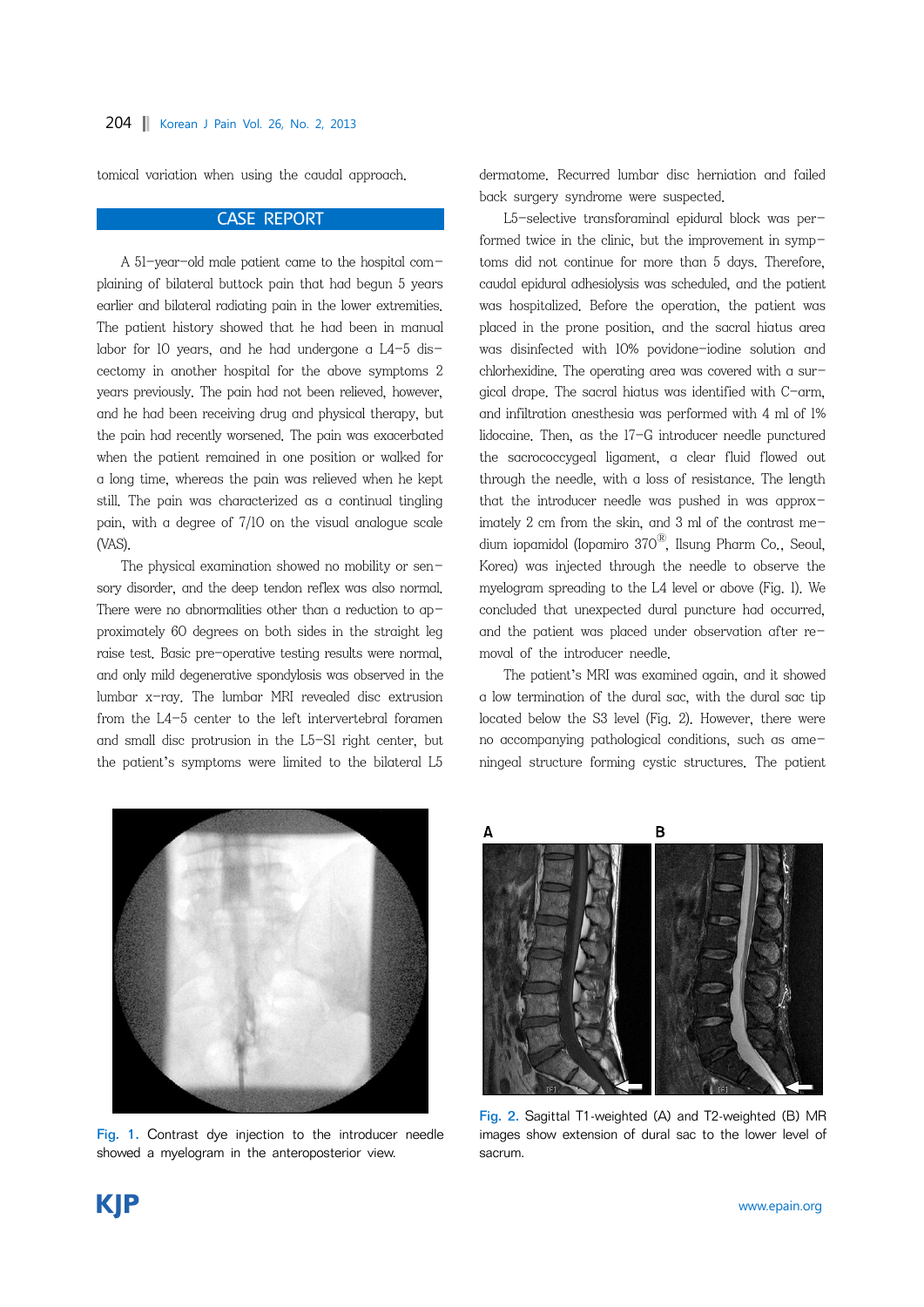was observed for three days, but there were no symptoms such as postdural puncture headache. Therefore, the patient was discharged with follow-up observations scheduled to be performed at the clinic.

## **DISCUSSION**

Epidural adhesiolysis eliminates fibrous tissue from the epidural space and injects medication into this area. It is an effective pain treatment method that blocks nerve activity in the scarred area and reduces infection and edema. The reason for preferring the caudal approach in epidural adhesiolysis is that the lumbar approach carries a 0.82% risk of entering the subdural space, while there is less possibility of this occurring with the caudal approach [5]. In addition, the solution injected into the lumbar epidural space is spread to the less resistant buttocks, and not enough solution will reach the epidural adhesions [6].

There are reports that unexpected dural punctures can occur during a caudal block due to anatomical abnormalities in the lumbar area. Broadly, there are two situations in which dural puncture can occur. First, it can occur when the cystic structure, including the cerebrospinal fluid, is extended to the lower sacrum due to pathological conditions such as sacral meningocele or perineural cyst. Second, it can occur when the dural sac terminates abnormally low, with the dural sac tip located at the lower sacrum, due to simple anatomical variation [2]. Therefore, using a longer needle in a caudal block or excessively advancing the block needle through the sacrococcygeal ligament to reach the S2 level can cause venipuncture or unexpected dural puncture [1]. In our case, the sacrococcygeal ligament was punctured with an introducer needle for epidural adhesiolysis, and dural puncture occurred even though the needle was advanced no farther. Myer [1] and Park [2] reported similar situations.

The dural sac with spinal fluid generally extends down to the S1-S2 level, but there can be large variation among individuals. Evison et al. [7] and Larsen and Olsen [8] even described patients in whom the dural sac reached the S4-S5 intervertebral space in a myelographic study. Macdonald et al. [9] investigated the distribution of dural sac tip levels in the lumbar MRIs of 136 male and female patients and reported that 10% were in the upper S3, 4% were in the lower S3, and 1% was in the upper S4; thus, a total of 15% of patients had dural sac tip levels reaching

the lower sacrum. On the other hand, by investigating the lumbar MRIs of patients who visited our pain clinic in the last year, we found that 2.5% had simple anatomical variation and 1% had a pathological condition, resulting in a total of 3.5% of patients with dural sac tip levels reaching S3 or lower. In addition, MRI study of 2,669 male and female Korean patients complaining of back pain or sciatica, found that 0.8% had simple anatomical variation and 0.8% had a perineural cyst at or below the S3 level, resulting in a total 1.6% of patients with dural sac levels at or below S3. When the dural sac tip simply happens to be located at the lower sacrum, there are no particular symptoms caused by the dural sac itself, and specific treatment is not necessary.

In some cases, the dural sac is abnormally extended to the lower sacrum due to a pathological condition, and sacral meningeal cysts can be observed. Pathologically, these conditions can be differentiated into sacral meningocele, perineural cyst, meningeal diverticulum, or extradural meningeal cyst, but the radiographic findings and clinical observations are generally similar for each [3]. Most cysts are asymptomatic and do not require treatment, but when there are neurological symptoms, treatments such as decompressive laminectomy, lumboperitoneal shunting, or percutaneous drainage of cysts are necessary.

Aggarwal et al. [10] investigated the sacral hiatus anatomy in 49 adult male Indian cadavers. The length from the apex of the hiatus to the dural end had a mean value of 31.6 mm. However,as the minimum value was 5.76 mm, the needle should not advance more than 5 mm from the sacrococcygeal ligament during a caudal block to prevent dural puncture. In addition, in the MRI study of Joo et al. [4], the distance from the lower margin of the third sacral vertebra to the sacral hiatus was on average 3 cm; therefore, in patients whose dural sac tip is located at or below the S3 level, needle depths within 3 cm can cause dural punctures. Therefore, it is safer to avoid using needles longer than 4 cm [11]. In addition, when the needle is too thin, aspiration of the cerebrospinal fluid might not be identified even when there is a dural puncture, which can lead to a total spinal block.

As can be seen, dural puncture can occur unexpectedly in rare situations while attempting an epidural block or epidural adhesiolysis using the caudal approach. Therefore, anatomical understanding and suitable countermeasures regarding accidental dural puncture are necessary.